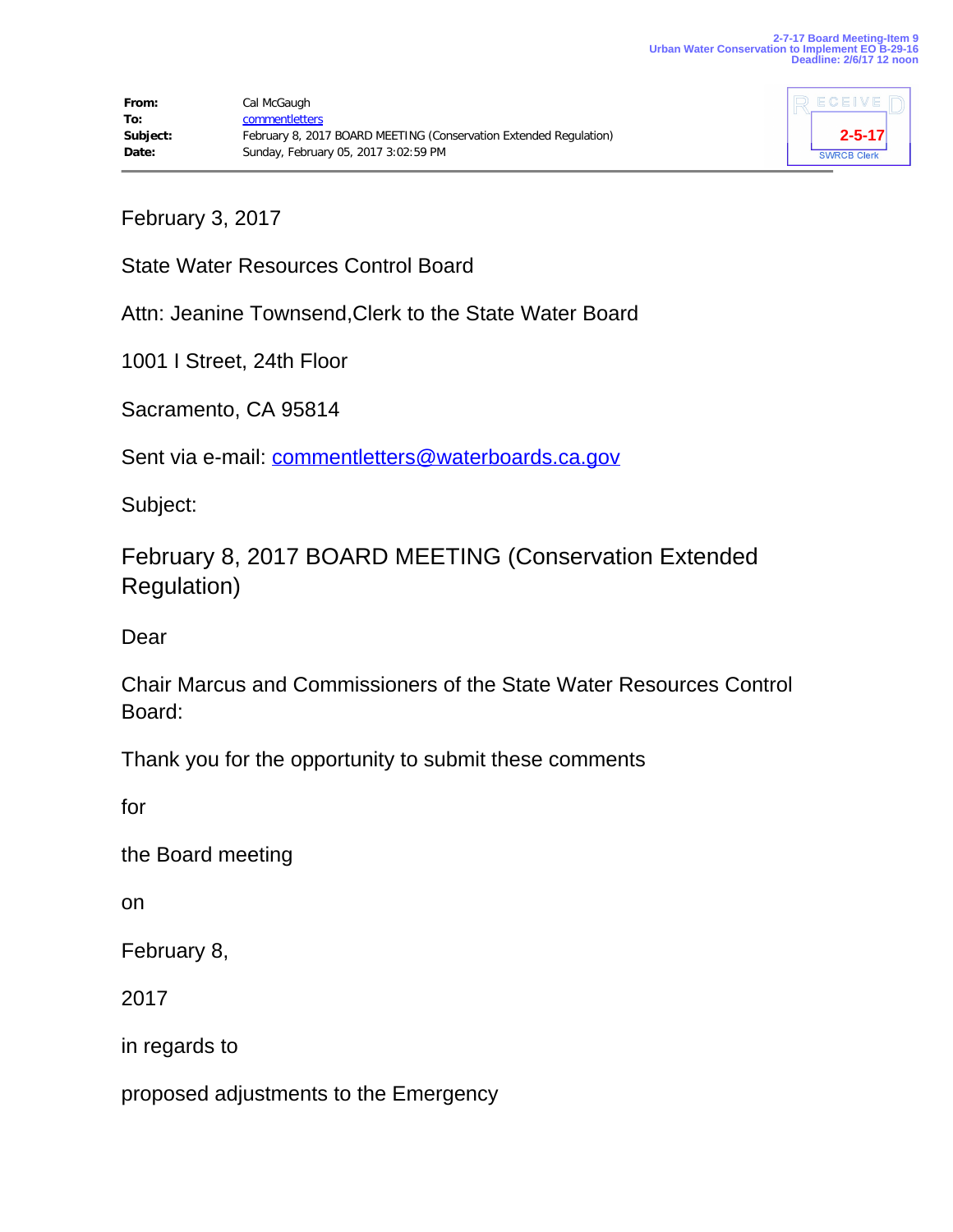**Conservation** 

Regulations

for 2017

In regards to the proposed extension to the Emergency Regulations, the

following responses are provided:

1. As the State Water Resources Control Board (SWRCB) considers extending the

emergency regulation in February 2017, they must consider that many parts of the state

are not experiencing emergency drought conditions due to improved hydrologic

conditions, development of drought resilient supplies, or both. The SWRCB should

rescind the emergency conservation regulations for those areas with adequate supplies,

such as San Diego area,and only focus on those communities that require assistance in

meeting the water demands of their community.

2. Given that the climatic and hydrologic conditions are at historic levels in rainfall, each

region needs to have the latitude and ability to address their specific conditions, and do

not require an emergency regulation at this point. In fact, given the current conditions, it is hard to justify having "emergency regulations" when many can argue the state is no longer inshort term emergency conditions. It is disingenuous of the SWRCB to propose mandatoryemergency regulations given that this water year is already producing record rain and snowfalls across the state, which has eliminated the possibility of another dry winter.